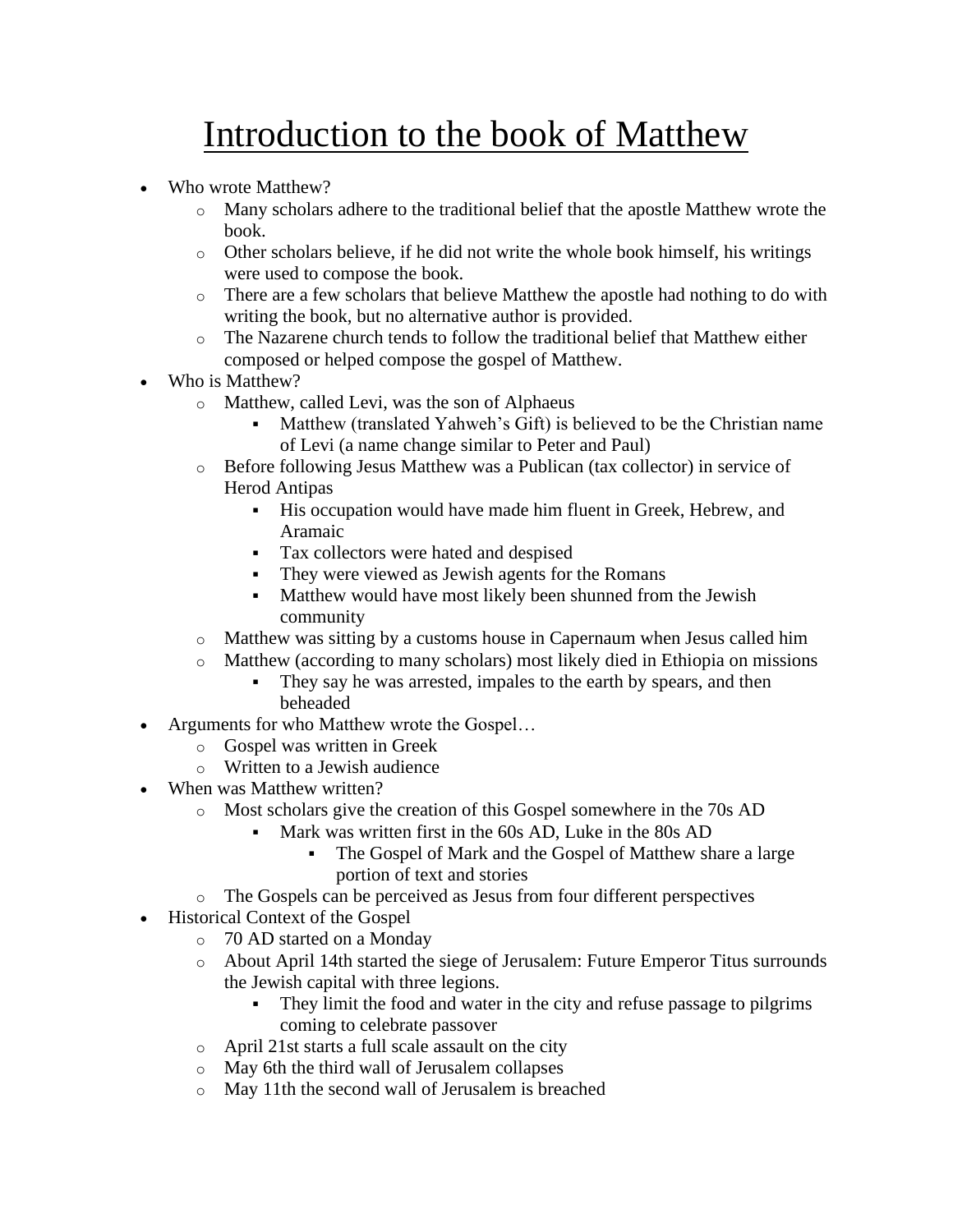- o July 14th all sacrifices cease in the temple
- o August 4th the Jewish temple is destroyed, the order of the Jewish high priests and the Sanhedren were abolished
- o September 2nd Rome gains control of Jerusalem, burns the city to the ground, and kills all the remaining residents
	- Any residents that were not killed were captured and either sold as slaves or killed later (most likely in an arena)
- Some Final Facts....
	- o The apostle Matthew is only is only mentioned twice in his gospel
	- o Matthew (the gospel) is one of three synoptic gospels
		- Synoptic gospels is the term categorizing the books of Matthew, Mark, and Luke
			- These gospels describe events from a similar point of view
	- o Matthew presents Jesus as a teacher greater than Moses
	- o It is the first book in the New Testament canon (our Bible today)
	- o The gospel starts with the paternal human genealogy of Jesus
		- This is proof of fulfilled promises as well as naming Jesus the son of God
	- o The Gospel of Matthew has the most fulfilled prophecies and promises named (57 in Matthew vs 30 in Mark)
- The Breakdown
- The book of Matthew can be broken down into six major sections
	- o Jesus: Conceived, Commissioned, Resisted, Witnessed to, Confirmed, and Faithful
		- Chapters 1-4
	- o Jesus' Ministry Begins
		- Chapters 4-11
	- o The Twofold Response to Jesus' Ministry
		- Chapters 11-16
	- o Jesus' Journey to Jerusalem and the Cross
		- Chapters 16-29
	- o Jesus in Jerusalem: The Empire Strikes Back
		- Chapters 21-27
	- o God Thwarts the Rulers
		- Chapter 28
- The Genealogy Observations:
- It is the first confirmation of all prophesy
	- o Line of Abraham, Issac, Jacob, Judah, and David
- Fourteen generations between each section leads to the acknowledgment of divine intercession in this lineage
- There are five women listed in the genealogy
- Each woman had a scandalous or "unacceptable" story or relationship in the Old Testament
	- o Tamar- had children by her dead husbands (plural) father
	- o Rahab- a gentile prostitute
	- o Ruth- a foreigner
	- o Bathsheba- another man's wife taken by David